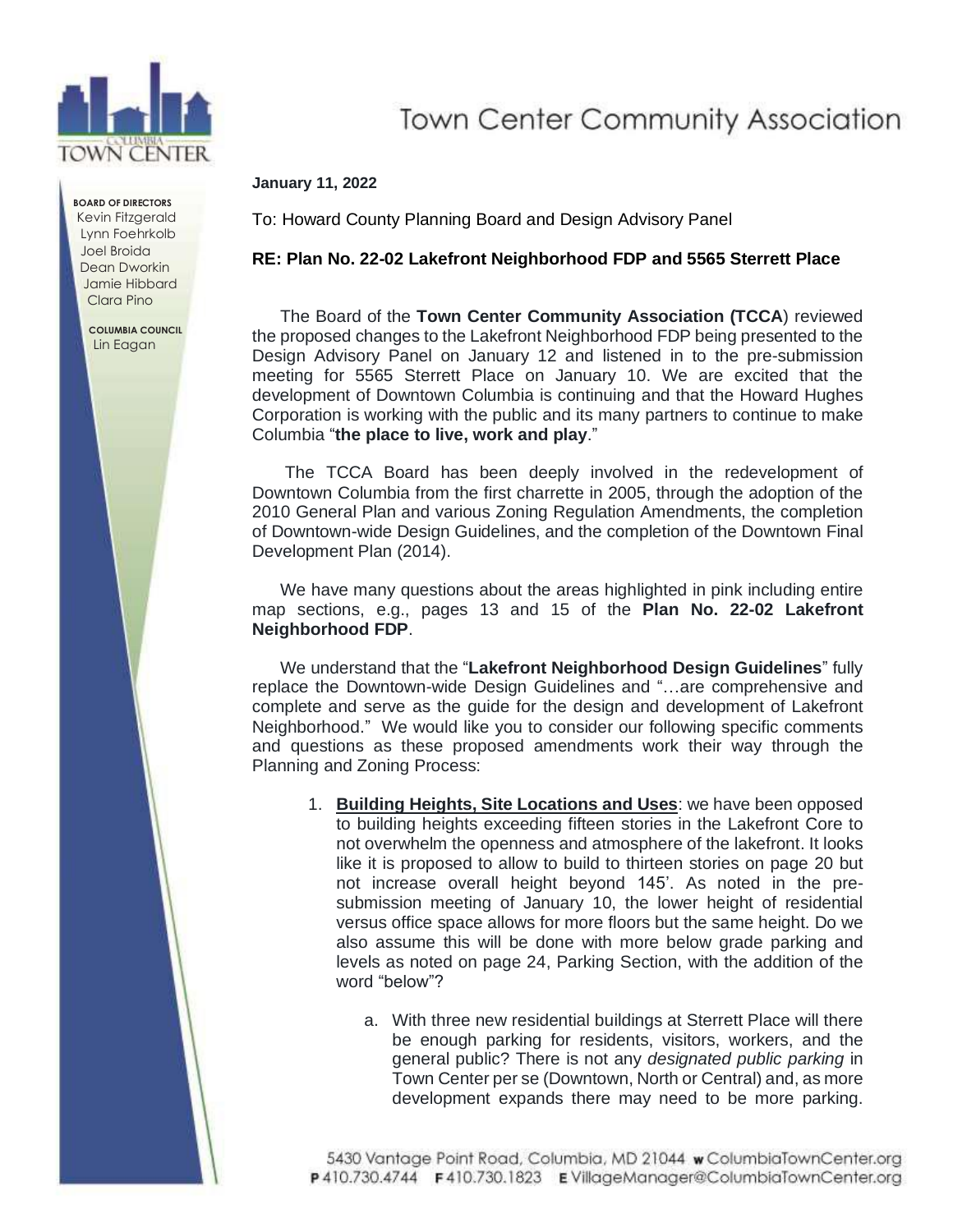What about designated public parking in other locations as Lakefront Core development continues?

- b. Will any of the three residential buildings at Sterrett be closer to Lake Kittamaquandi than other residential projects? Are there any sight lines to the Lake from the residential units? Do the site plans for all these buildings take into consideration the sights lines/views from the condominiums **Lakeside at Town Center**? If sight lines are going to be 100% blocked, is there anything that can be done with the exterior design of the new building that would reflect more light to those facing **Lakeside at Town Center**?
- c. We applaud that there is more open space with the Sterrett Place project. This will make the North Sterrett Development pleasing to all residents, visitors, workers, and the public. Why was there a shift from less office space to more residential in the Sterrett Project?
- d. Is the shift of 100,000 SQF+ less office space with the Sterrett project a function of declining office occupancies? What is the current and projected rental occupancy of Town Center office space?
- 2. **Trail Path to Water's Edge Community**: is the proposed trail pathway to the Water's Edge community over Columbia Association or County land (noted on page 31 map)? Community input from Water's Edge is needed and/or easements.
- 3. **Lakefront Neighborhood Design Guidelines**: the changes seem a little broad with the use of the word "should" as it allows the master developer broad interpretation when submitting an FDP or SDP to the County for approval. The word "shall" may be more appropriate in certain sections as it identifies mandated criteria as you explain in the definition on page 3.
- 4. **Walkability, Traffic and Parking**: it is noted on page 5 to "Strengthen Wincopin as a major pedestrian-oriented street connecting the north and south areas of Lakefront to each other as well as linking Downtown to the Lakefront Neighborhood as the civic core of Columbia."
	- a. Given these proposed changes, are additional parking areas being contemplated for Downtown visitors, residents, and workers? Will the three primary "amenity space" corridors noted on page 6 be all "at grade?" Are any pedestrian bridges being contemplated in the redevelopment assuming the existing pedestrian bridge is being demolished? With the new